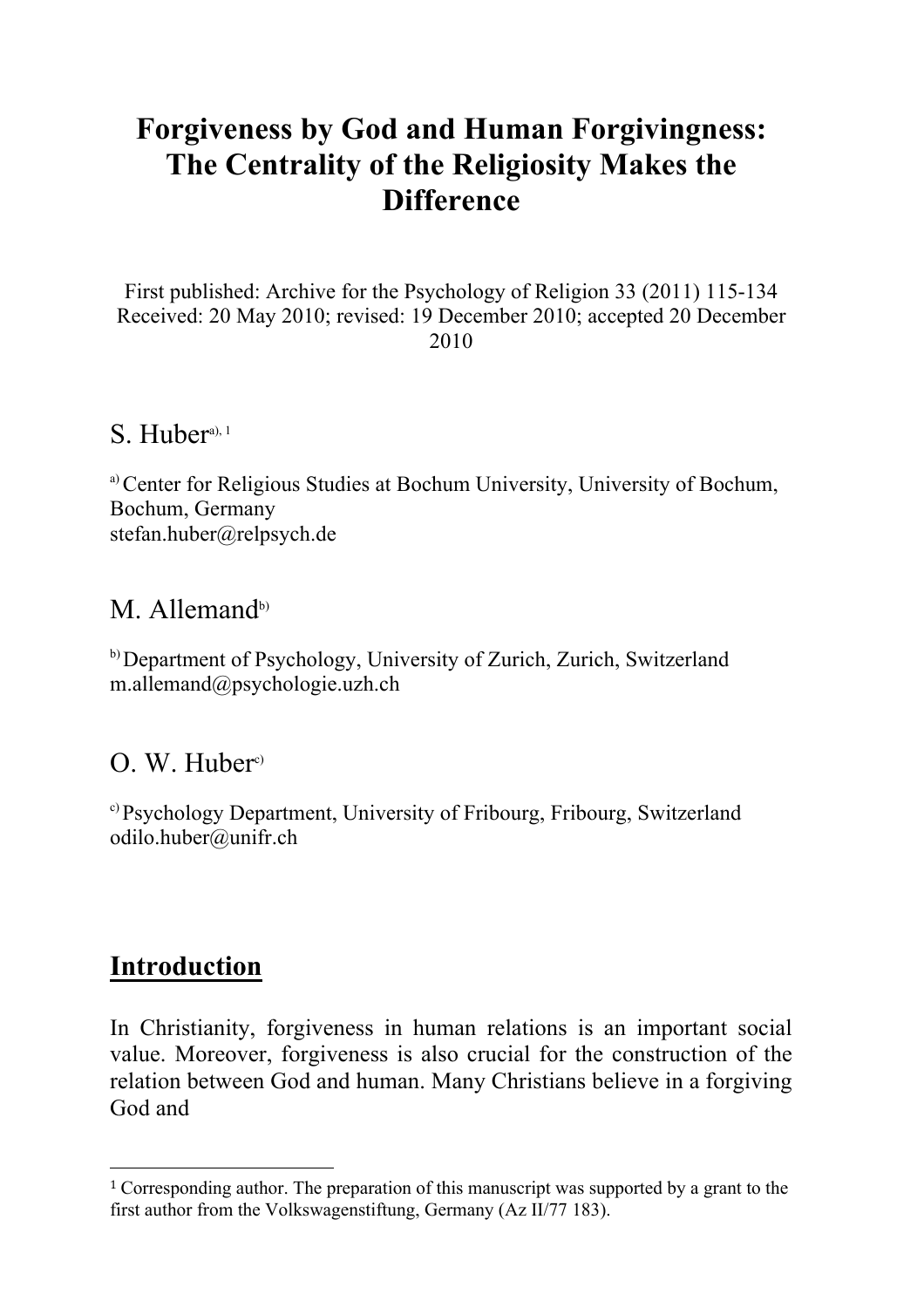report experiences of forgiveness by God. While sharing a common semantic core, these beliefs and experiences of transcendent forgiveness and forgivingness in social contexts are located on different levels of reality and serve different functions for the individual. This raises the question of whether and how forgiveness by God and social forgivingness are mutually related. The main hypothesis of the present paper is that the psychic and social relevance of the reported experience of forgiveness by God depends of the centrality of the personal religious meaning system in the individual's personality. Centrality serves as a moderator variable, indicating the general relevance and psychic presence of religious contents in the individual. Only if the religious system has a central position in the emotional and cognitive architecture in the individual's psychic systems is the content of religious beliefs and experiences powerful enough to influence the experience and behaviour of the individual in nonreligious areas of life. This holds also in the specific case of the linkage between the religious content of experiencing forgiveness by God and forgivingness in the nonreligious area of human relations.

#### *Religiosity and Forgiveness*

Previous research have shown positive relationships between people's selfreported values, attitudes, and behaviours regarding forgiveness and a variety of religious variables such as frequency of church attendance and personal prayer, self-rated religiosity, intrinsic religious orientation, religiosity, and feelings of closeness to God (cf. McCullough & Worthington, 1999; Rye, 2005; Tsang, McCullough, & Hoyt, 2005; Worthington, 2005). For example, within broadly Christian societies with higher self-assessed religiosity, the value of forgiveness is rated higher (e.g., Edwards et al., 2002; Macaskill, 2005; Poloma & Gallup, 1991; Tsang, McCullough, & Hoyt, 2005). Religiosity is also related to moral reasoning about forgiveness. For example, Enright, Santos, and Al-Mabuk (1989) found that individuals with stronger religious beliefs tended to reason about forgiveness in a more sophisticated way than those individuals with weaker religious beliefs.

#### *Religiosity and Forgivingness*

Forgivingness refers to individual differences in the willingness to forgive others across time, relationships, and situations (e.g., Allemand, 2008; Berry, Worthington, Parrott, O'Connor, & Wade, 2001; Brown, 2003; Mullet, Houdbine, Laumonier, & Girard, 1998). There is evidence that, on average, individuals with higher religiosity are more willing to forgive others than less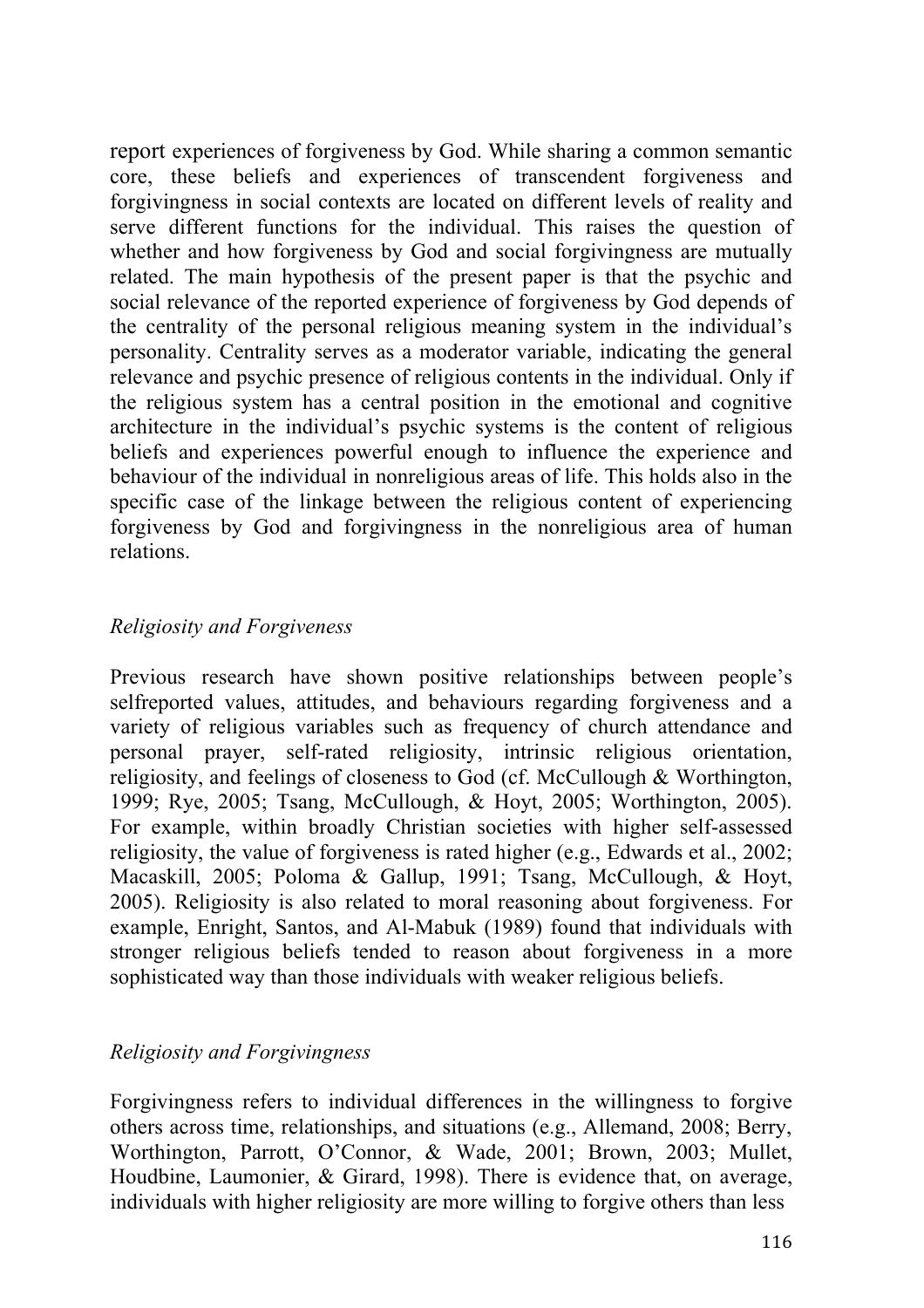religious individuals (Edwards et al., 2002; Rye, Loiacono, Folck, Olszewski, Heim, & Madia, 2001). Gorsuch and Hao (1993) found that higher religiosity in individuals was associated with more self-reported motivation both to forgive and to work harder to forgive others. Likewise, Mullet, Barros, Frongia, Usa., Neto, & Shafighi (2003) reported a positive relationship between religious involvement (i.e., belief in God and attendance in church) and forgivingness.

### *Religiosity and Forgiveness by God*

There are a number of different dimensions or sources of forgiveness (cf. McCullough, Hoyt, & Rachal, 2000; McCullough & Witvliet, 2002). We distinguish personal, interpersonal, and transcendent sources. People may forgive themselves or may seek forgiveness by others, they may receive forgiveness by other individuals, and finally they may find forgiveness by God or a higher power. Surprisingly there are only a few studies investigating forgiveness by God. Walker and Gorsuch (2002) reported a correlation of  $r =$ .48 between the self-reported importance of religious faith, which can be seen as a measure of centrality of the religious meaning system, and a four-item measure of receiving God's forgiveness, indicating that high importance of faith is related to high scores in experiencing God's forgiveness. This result suggests that accessibility of the transcendent source of forgiveness depends on the centrality of religiosity. This suggestion is supported by Rye and Pargament (2002). They pointed out that for study participants considering themselves as religious, one of the most common forgiveness strategies reported is to ask God for help and/or support when trying to forgive others or to seek for forgiveness by God.

#### *Forgiveness by God and Forgivingness*

The relationship between forgiveness by God and interpersonal forgiveness has rarely been studied. Toussaint, Williams, Musick, and Everson (2001) studied the relationship between forgiving others, being forgiven by God, and health variables. They used a two-item index to assess the degree to which respondents felt forgiven by God (i.e., "Knowing that I am forgiven for my sins gives me the strength to face my faults and be a better person," "I know that God forgives me"). They found that forgiving others tends to exert a more beneficial effect on psychological distress and life satisfaction than forgiveness by God. Unfortunately they did not report the correlation between the variables forgiving others and forgiveness by God. Krause and Ellison (2003) replicated the finding of Toussaint, Williams, Musick, & Everson (2001) regarding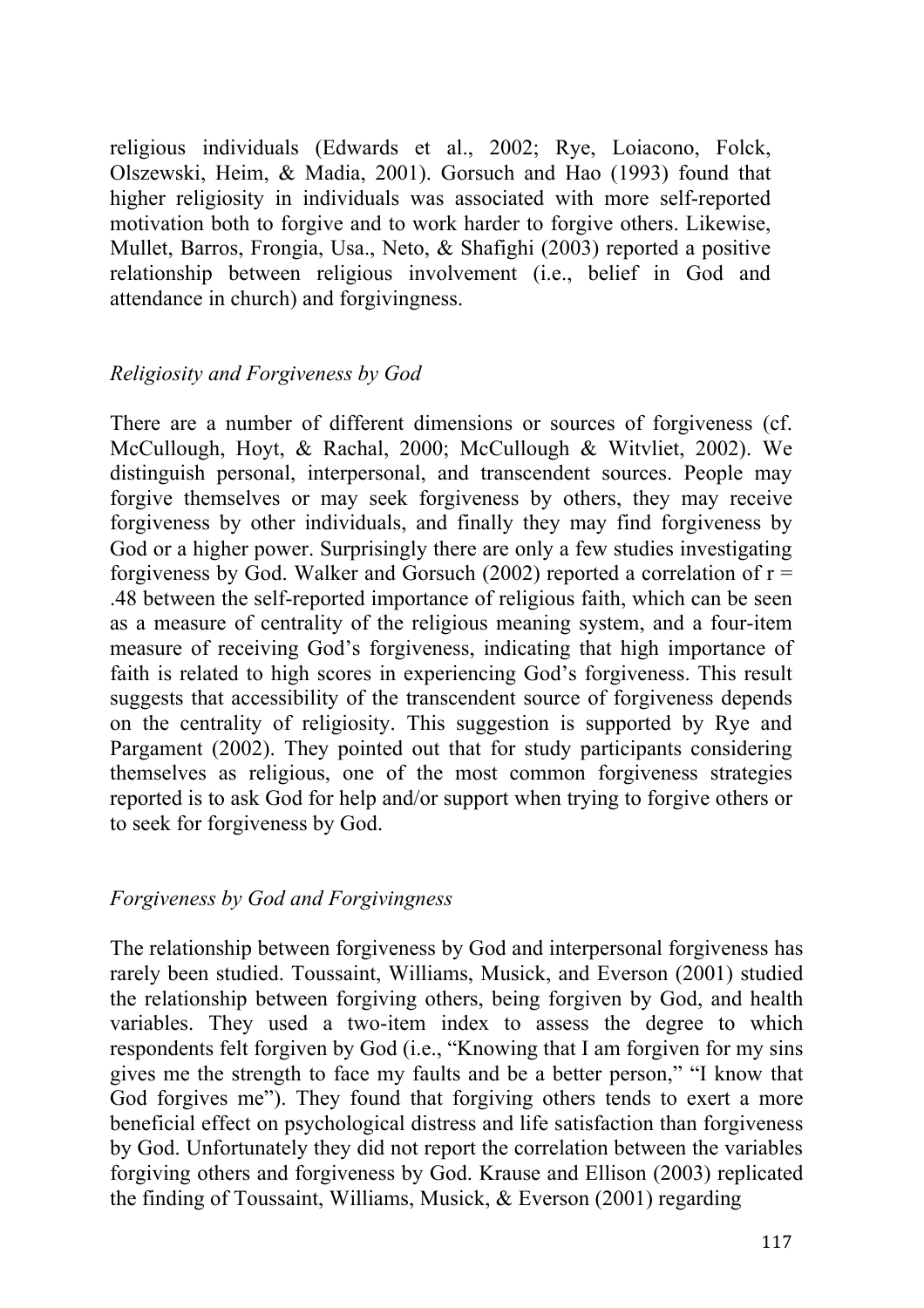the well-being effects of forgiveness in a nationwide survey of older adults. Their research reveals that participants who are more likely to believe that God has forgiven them for things they have done reported fewer depressed affect symptoms and slightly higher satisfaction with life than the participants who have lower scores in forgiveness by God. With respect to the link between forgiveness by God and forgiving others, their findings suggest that older adults who believe God forgives them are more likely to forgive others right away than those who do not believe God has forgiven them. However, forgiveness by God was assessed only by the single item: "I believe God has forgiven me for things I've done" (Krause & Ellison, 2003).

It is noteworthy, however, that Toussaint, Williams, Musick, & Everson (2001) and Krause and Ellison (2003) operationalised forgiveness by God merely as a belief and not as a personal experience. It can be expected that experiences of forgiveness by God have a deeper impact on general experiences and behaviours of individuals than the mere belief in a forgiving God. While the belief in forgiveness by God may be held without personal experience and may be held even only superficially, the experience of forgiveness by God necessarily is a much deeper phenomenon validating or creating the respective belief. The use of belief measurements thus questions the general conclusion of both studies reported above that forgiveness by God is a weak source of forgivingness.

#### *Model of Religiosity*

In previous research on forgivingness, different religious variables were used in order to measure the participants' religiosity. These variables, however, were not integrated into a comprehensive model of religiosity. In our research, we understand religiosity as a system of personal constructs (Huber, 2003, 2007). In the model, the main parameters of the religious construct system are its centrality and its content. The centrality parameter defines the position of the religious construct system within the ensemble of all construct systems in a given personality. The more centrally the religious construct system is positioned, the more frequently it will be activated and the broader and more intensive its influence will be on other personal construct systems and thus on that person's experience and behaviour. While the centrality parameter is related to the strength of the religious construct system's influence, the content parameter determines the "direction" of its influence. For example, a personal religious construct system dominated by constructs of a loving and forgiving God leads experiences and behaviours in a different direc-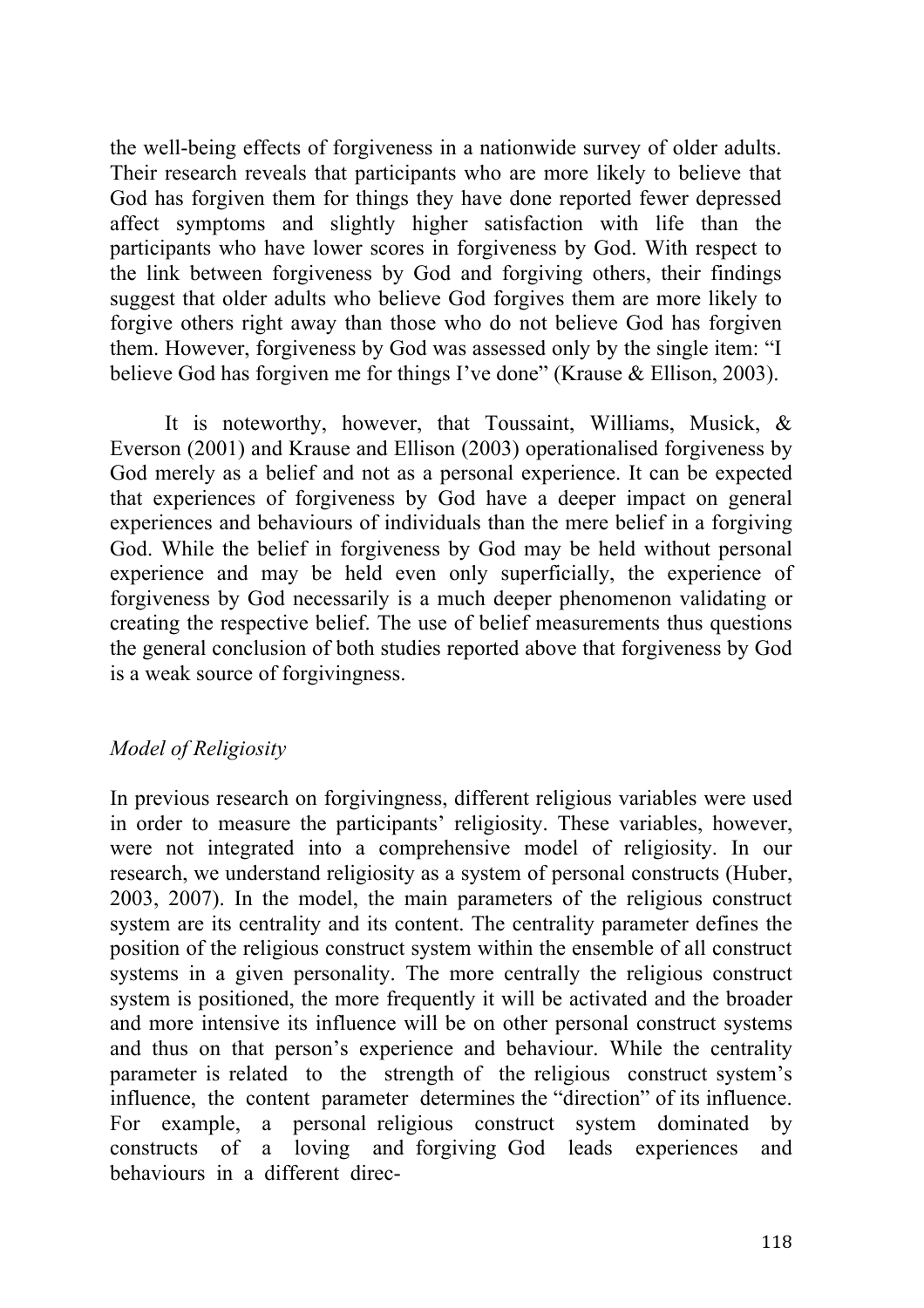tion than a religious construct system dominated by constructs of a punishing God. Consequently, the experience and behaviour will differ vastly. The extent to which specific religious contents will actually influence the individual's experience and behaviour depends on the centrality of the individual's religious construct system. Using Max Weber's method of constructing ideal types (cf. Krech 2006), we differentiate between three positions of the religious construct system, which lead to qualitatively distinguishable dynamics:

- Central position—highly religious: With highly religious individuals, the religious system occupies a central position within the personality. From this position, religious contents exercise a strong influence on other psychological systems. As a consequence, nonreligious fields of experience and action such as politics often appear in a religious light. Furthermore, it is postulated that centrally positioned personal religious systems are characterised by a high degree of internal differentiation. Highly religious people are therefore capable of differentiating a variety of aspects of any given religious content, which leads to an especially rich set of religious experiences and behaviours. The ideal type of the highly religious individual has a number of features in common with the ideal type of an intrinsic religious orientation (Allport & Ross, 1967). Of special relevance are the features of the functional autonomy of religious motives as discussed by Allport as well as the religiosity's high degree of internal differentiation (Allport, 1976, pp. 65-74).
- Subordinate position—religious: Religious individuals are equipped with a personally constructed religious system that nonetheless has a subordinate position within the individual's cognitive architecture. From this position, it is only able to exert a weak influence on other psychological systems. As a consequence, nonreligious fields of experience and action rarely appear in a religious light. Furthermore, it is postulated that the degree of internal differentiation is significantly lower in the case of a subordinate compared to a central position. Correspondingly, religious experience and behaviour is not as multifaceted. This ideal type has a number of features in common with the ideal type of an extrinsic religious orientation (Allport & Ross, 1967).
- Marginal position—nonreligious:

The group of the nonreligious is characterised by the fact that religious contents and practices hardly appear in the individual's life horizon. This raises the question as to whether or not a personally constructed religious system exists here at all. It is presumed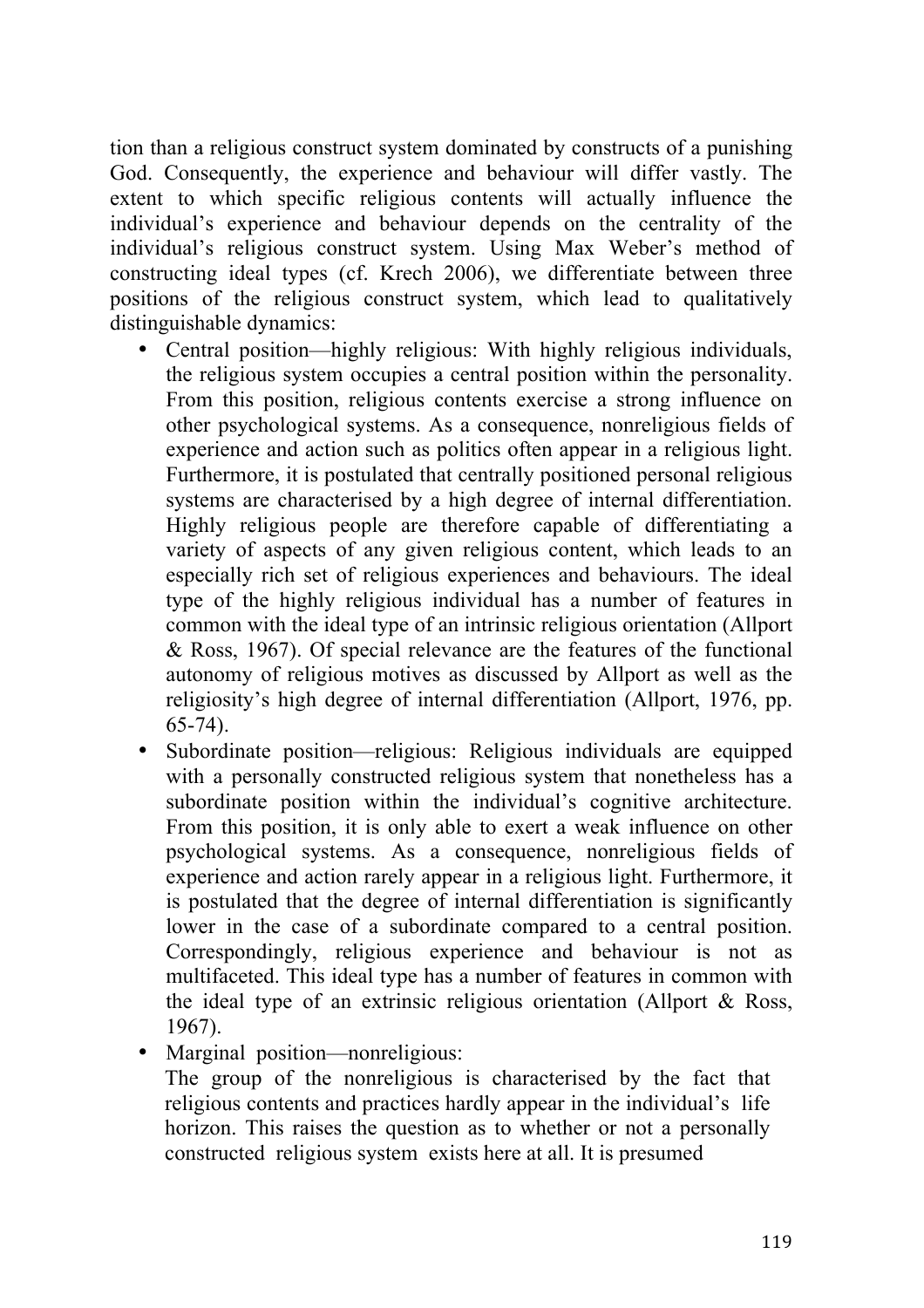that religious meanings are generally of an ad hoc character and formed on the basis of other personally constructed systems. If a religious system exists at all here, it is likely to be rendered unstable due to the infrequency of activation. The psychological relevance of religious contents and the level of differentiation of their cognitive representations should be lower than in the religious group.

From the definition of these ideal types it becomes clear that there should be interactions between centrality and content of religiosity. Using data of the global Religion Monitor  $(N = 17,878$  from 21 nations; Bertelsmann Foundation, 2009), Huber (2008a, 2009) has recently shown the interreligious validity of two general hypotheses: (1) The differentiation hypothesis postulates that people with a central position of the religious construct system have a more differentiated representation of religious contents than people with a subordinate position of the religious construct system. This assumption was supported by the fact that cognitive representations of fifteen religious emotions were most differentiated in the highly religious group (with a central position of the religious construct system). (2) The relevance hypothesis postulates that religious contents have the strongest influence on the experience and behaviour in corresponding nonreligious areas in people with a central position of the religious construct system. This assumption was supported by the relation between religion and politics. The results show that a political conceptualization of the participant's theology has the strongest impact on the general relevance of politics in the highly religious group.

## *The Present Study*

Making use of the typology of Huber's (2003, 2007) model, the present study investigated the relevance hypothesis in the relationship between the religious content of forgiveness by God and the nonreligious content of forgivingness. The moderating role of centrality of religiosity should emerge in different correlation patterns dependent on the position of the religious construct system within the personality. In a first step, we expect to be able to replicate former findings concerning the positive correlation between religiosity and forgivingness. Specifically we expect forgiveness by God to be positively correlated with forgivingness. Moreover, we expect a substantial and positive forgiveness by God and forgivingness correlation between forgiveness by God and centrality of religiosity. In line with previous studies (e.g., Mullet, Barros, Frongia, Usa., Neto, &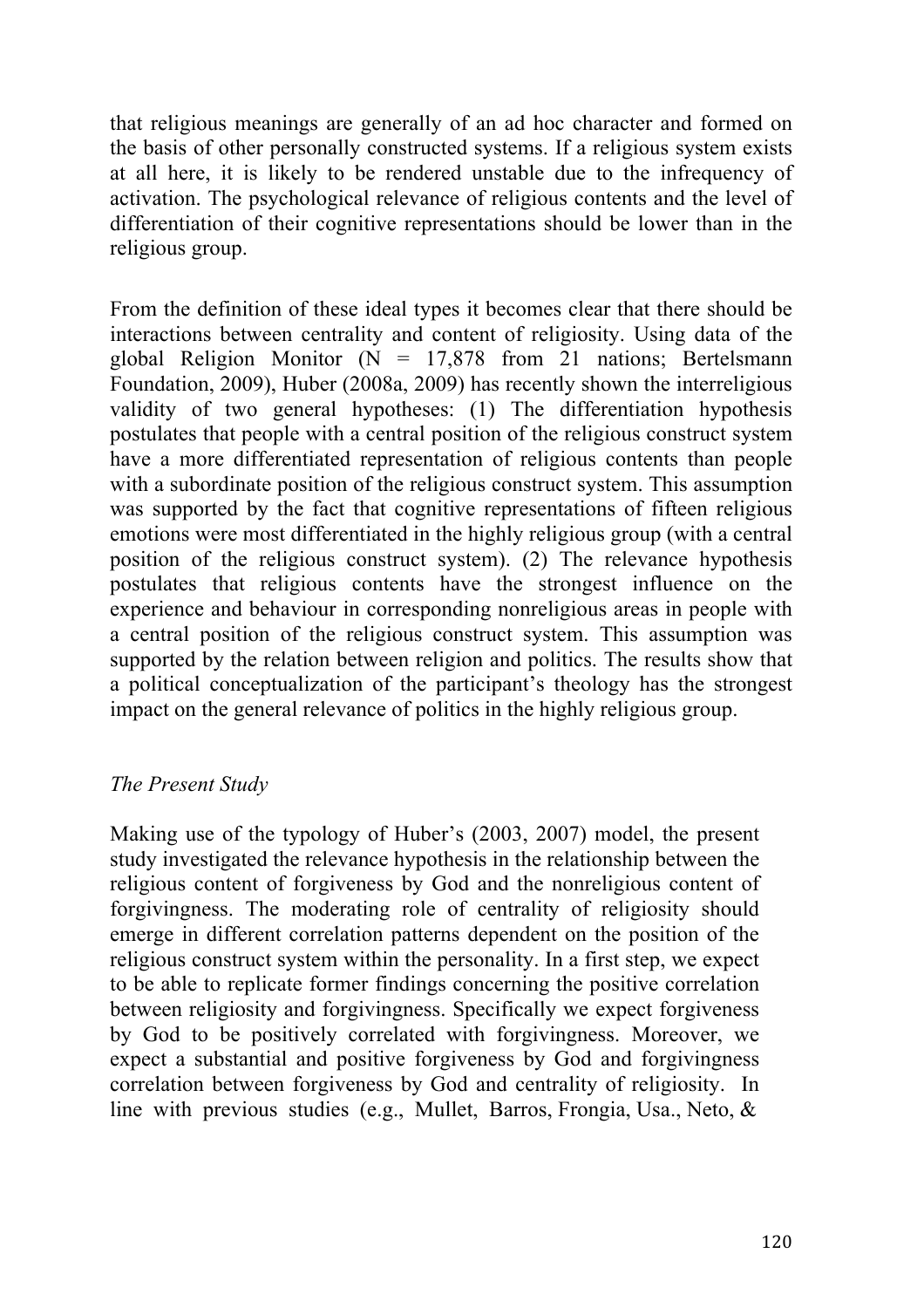Shafighi, 2003) we expect a positive—though smaller—correlation between forgivingness and centrality of religiosity, because the disposition to forgive others is conceptualised as a nonreligious construct.

In a second step, we analyse the moderating role of centrality of religiosity for the forgivingness and forgiveness by God association. First, we present a conventional moderation analysis. We expect a significant interaction effect with higher association between forgivingness and forgiveness by God for higher levels of centrality. Additionally, we present an alternative analysis strategy with separate correlational analyses for the group of the highly religious and the group of the religious, respectively. With the central religious construct system, we expect a substantial correlation, whereas with the subordinate religious system, a considerably smaller correlation. While this strategy loses some information in switching to an ordinal scale for religiosity, in the discussion we present arguments that its application might be favourable for comparative research.

# **Method**

## Sample and Procedure

The sample consisted of 472 participants (191 males and 281 females). The mean age of participants was  $53.3$  years (SD = 18.7). All participants were recruited at several Catholic and Protestant churches from the cities of Bad Kreuznach and Bad Sobernheim in the western part of Germany. Of the sample, 56.6% were Catholics and 43.4% were Protestants. Participants completed a questionnaire individually at home and sent them back to the researchers. Parts of the questionnaire were items on forgivingness, forgiveness by God, and centrality of religiosity. Participants did not receive any compensation for their participation in the study. For the present study, we explicitly focused on attendees of churches because in such kinds of samples we can presuppose familiarity with religious meanings and experiences such as the experience of forgiveness by God. Thus, despite representing a large portion of the German population, only 13 participants (2.8% of the sample) were classified as nonreligious (marginal religious construct system; for the classification procedure, see below). Because of the small size of this group, we had to exclude these participants from our analysis. This poses no threat for the test of our main hypothesis because for nonreligious participants there may not be expected any effect of personal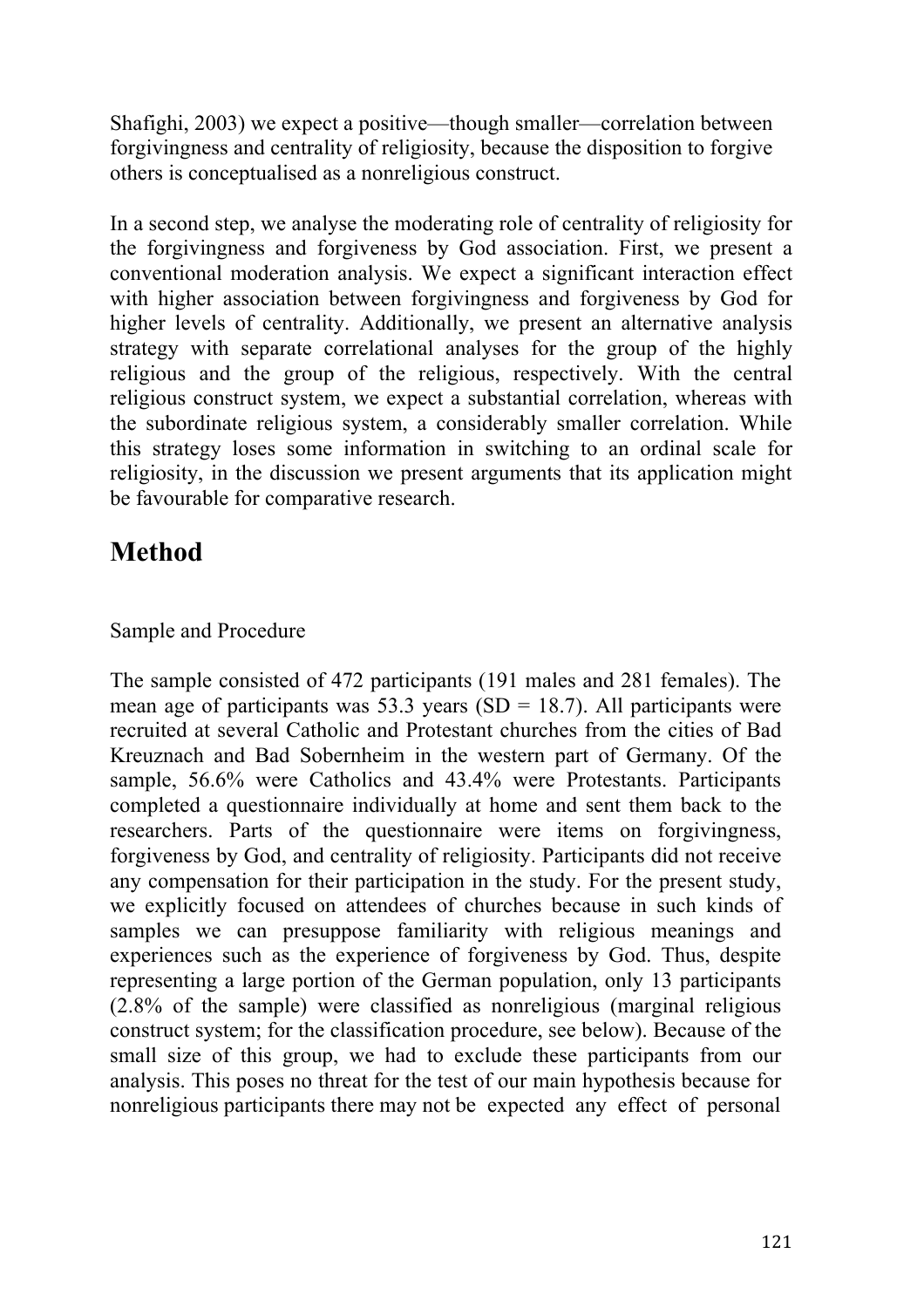religious constructs anyway. The comparison of the religious and the highly religious groups provides us with a stricter challenge for our hypotheses. The resulting sample for the analyses thus consists of 459 participants.

# **Measures**

## *Forgiveness by God*

According to Stark (1965) "the essential element characterizing religious experience… is some sense of contact with a supernatural agency" ( p. 98). In this line of reasoning, the Structure of Religiosity Test (SRT, cf. Huber, 2008b) quantifies the experience of forgiveness by God by the frequency of situations in which it is experienced. Experience of forgiveness by God (and not only the belief in forgiveness by God as measured by previous research) was assessed with a five-item measure (e.g., "How often do you experience situations, in which you have the feeling of being forgiven by God?" ". . . that God delivers you from a debt?" ". . . that God is merciful to you?"). Participants responded to each item on 5-point Likert-type rating scales ranging from 1 (never) to 5 (very often). Higher scores reflect higher frequency of the experience of being forgiven by God. In the present study, the reliability coefficient (Cronbach's alpha) of the measure was  $\alpha = .90$ .

## *Forgivingness*

One common method in assessing forgivingness involves presenting participants transgression vignettes and asking for their hypothetical reactions (e.g., Berry, Worthington, Parrott, O'Connor, & Wade, 2001; Rye, Loiacono, Folck, Olszewski, Heim, & Madia, 2001). We utilised a measure with eight short scenarios encompassing a variety of transgressions, e.g., "A close acquaintance lies to you to gain personal advantage for herself. Later she says she is sorry and wants to change"; "A friend conscientiously abuses your trust for her personal gain and isn't sorry about doing so" (cf. Allemand, Sassin-Meng, Huber, & Schmitt, 2008). Participants were instructed to imagine that the scenarios had happened to them and then to consider the likelihood that they would be willing to forgive the wrongdoer. For each scenario, participants respond on 5-point Likert-type rating scales ranging from 1 (not at all likely) to 5 (extremely likely). Higher scores reflect higher forgivingness. Data from five previous studies with a total sample of 1824 participants affirm the psychometric quality and construct validity of this measure (Allemand, Sassin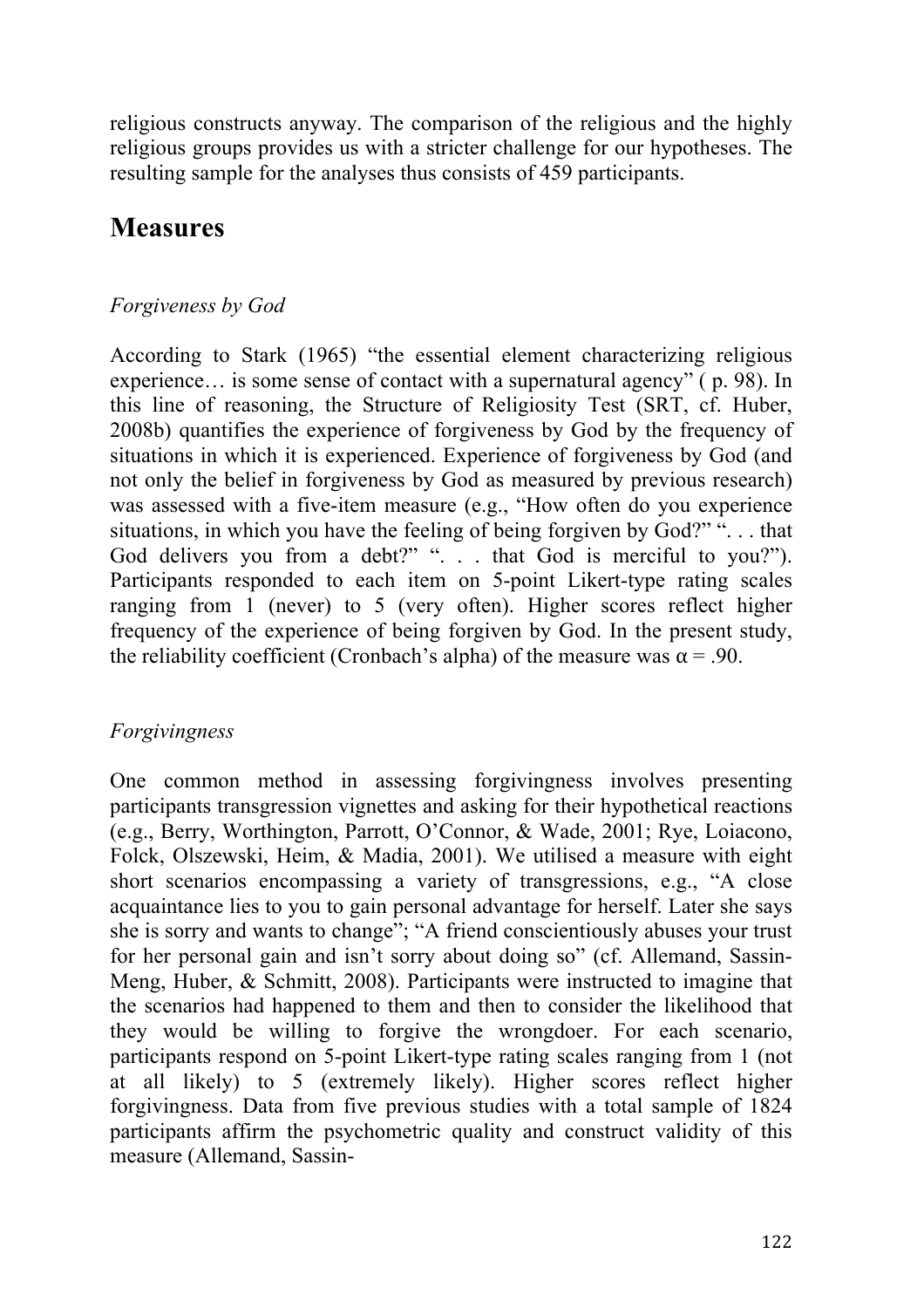Meng, Huber, & Schmitt, 2008). In the present study, the reliability coefficient (Cronbach's alpha) of the measure was  $\alpha = .84$ .

## *Centrality of Religiosity*

Centrality of religiosity was assessed with the Centrality Scale in its 10-item form (Huber, 2003, 2007, 2008a). This measure bases on five core dimensions of religiosity: intellect, ideology, experience, private practice, and public practice (cf. Glock, 1962; Huber, 1996; Stark & Glock, 1968). The rationale of the measure is that the five core dimensions of religiosity grasp a representative cross-section of the activation of an individual's religious construct system. Activation is quantified by the self-assessed frequency and intensity of activation of each of the five core dimensions. It can be assumed that both the intensity and frequency of an activation of the religious construct system increases the likelihood that this construct system is central in the cognitive architecture of an individual's personality. Each of the five dimensions is assessed by two items:

- 1. Intellect (e.g., "How often do you think about religious questions?")
- 2. Ideology (e.g., "In your opinion, how high is the probability that God really exists and that he is not just an idea made up by human beings?")
- 3. Experience (e.g., "How often do you experience situations where you have the feeling that God intervenes in your life?")
- 4. Private practice (e.g., "How often do you pray?")
- 5. Public practice (e.g., "How often do you attend religious service?") 6.

Participants responded to items on a Likert-type rating scale ranging from 1 (*not at all/never*) to 5 (*very/very often*). The mean of all 10 items was used as an index of centrality of religiosity (cf. Huber, 2003). Higher scores reflect more pronounced centrality of religiosity. In the present study, the reliability coefficient (Cronbach's alpha) for the centrality scale was  $\alpha = .88$ .

## *Classification of Religiosity*

The classification of the participants in the categorical centrality groups for the present study follows the semantics of the response scale (Huber, 2008a; Huber & Krech, 2009). Categories 4 and 5 (frequency: often/very often; importance: quite/very) indicate a clear presence of the religious construct system. Consequently, we classified participants with mean scores of 4 or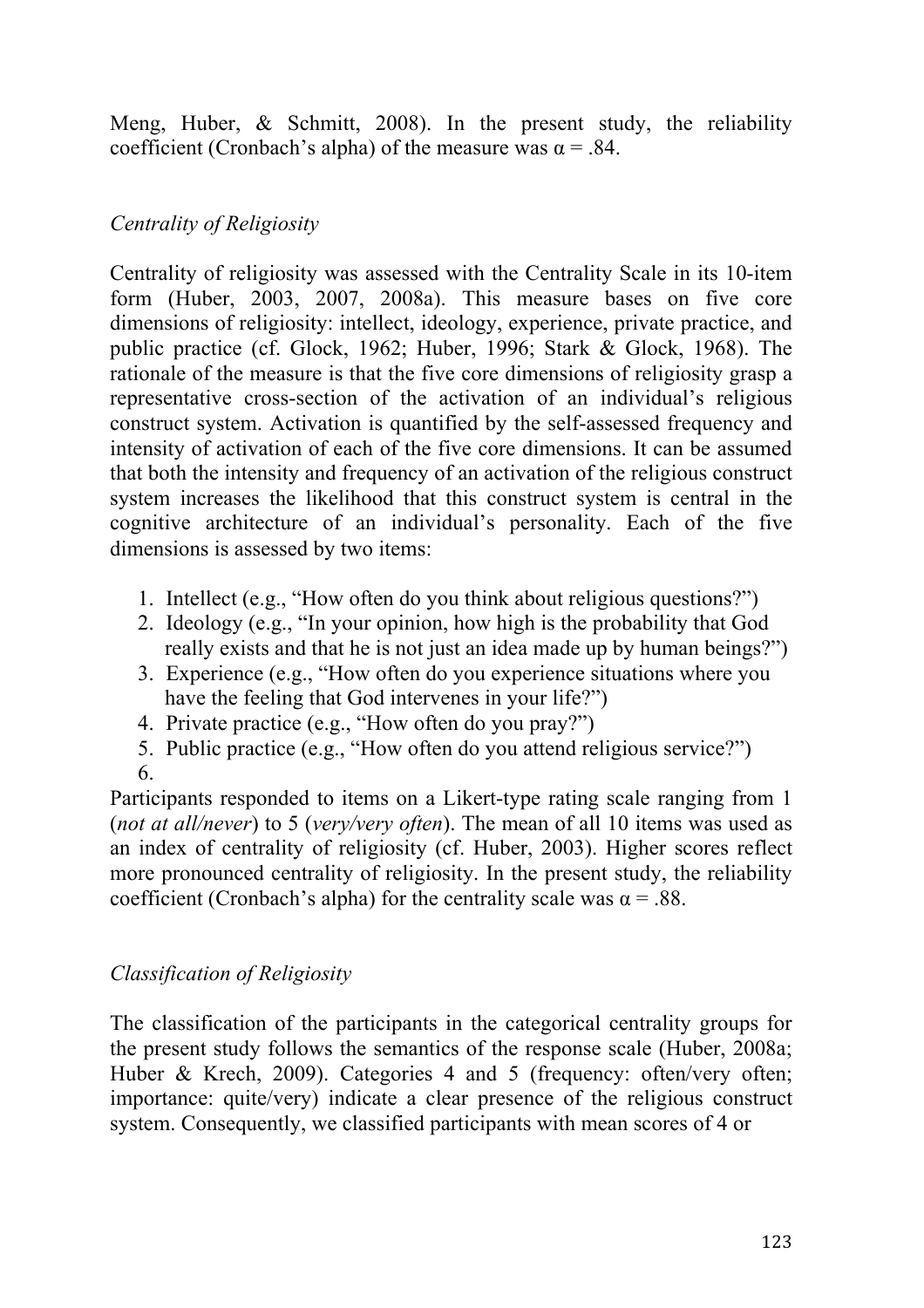higher in Centrality of Religiosity measure as highly religious. Categories 1 and 2 (frequency: never/rarely; importance: not at all/not very much) indicate at most a marginal presence of the religious system. Consequently, we classified participants with mean scores of 2 or lower as not religious. Participants in between were classified as religious. These display a background presence of the religious system. Two further aspects are crucial for the logic of this classification. First, the five specific dimensions cover a representative cross-section of religious experience and behaviour. Therefore it seems appropriate to assume that the measure reflects the Centrality of Religiosity. Second, it must be emphasised that the empirical classification of an individual as "religious" or "highly religious" obeys a probabilistic logic. The goal is not to make an ontic statement about a person but merely to maximise the probability that the theoretically defined attributes actually apply to an individual classified as religious or highly religious.

# **Results**

Bivariate correlations, means, and standard deviations among the investigated variables are depicted in Table 1. In the following, descriptive analyses are presented to evaluate variations in responses to the variables of interest as a function of demographic characteristics (gender and age) and religious affiliation. A series of bivariate correlations and hierarchical multiple regression analyses follows to assess the relationships between forgiveness by God and forgivingness, and the potential moderating role of centrality of the religious construct system in the forgiveness by God-forgivingness association.

| v aliaolos                   |          |         |         |
|------------------------------|----------|---------|---------|
| Variable                     |          |         |         |
| 1. Forgiveness by God        |          |         |         |
| 2. Forgiveness               | $28***$  | -       |         |
| 3. Centrality of Religiosity | $.66***$ | $26***$ |         |
| Possible range               | $1 - 5$  | $1 - 5$ | $1 - 5$ |
| M                            | 2.42     | 2.98    | 2.97    |
| <i>SD</i>                    | 0.88     | 0.66    | 0.60    |
|                              |          |         |         |

Table 1. Correlations, Means, and Standard Deviations for the Study Variables

*Note. N = 459.*

*\*\*\*p < .001.*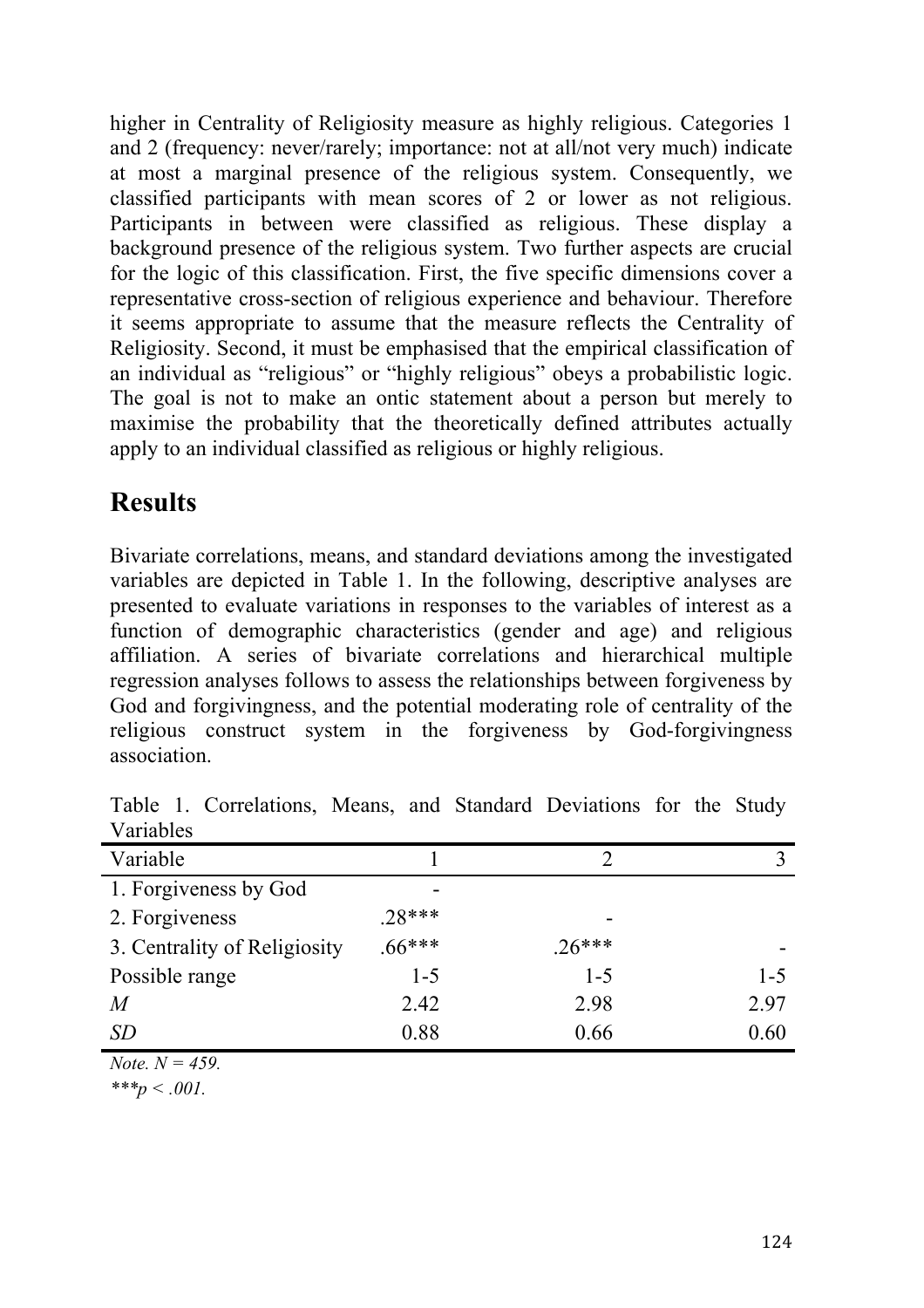Independent t-tests revealed that men and women did not differ in forgiveness by God,  $t(457) = 1.14$ , ns,  $\eta$ 2 = .003; men: M = 2.36, SD = 0.96; women: M = 2.45, SD = 0.83, and in forgivingness,  $t(457) = 1.53$ , ns,  $n2 = .005$ ; men: M = 3.04,  $SD = 0.60$ ; women:  $M = 2.94$ ,  $SD = 0.69$ . No gender differences were also found with respect to centrality of religiosity, t  $(457) = 1.81$ ,  $p > .07$ ,  $p2$  $= .007$ ; men:  $M = 2.91$ ,  $SD = 0.65$ ; women:  $M = 3.02$ ,  $SD = 0.56$ . Next, bivariate correlations were conducted to evaluate age variations. In contrast to previous research showing that forgivingness varied as a function of age, with older adults, on average, being more willing to forgive compared to younger adults (e.g., Allemand, 2008; Mullet, Houdbine, Laumonier, & Girard, 1998), no significant association with age was found for the forgivingness index in the present sample  $(r = .04)$ . However, age correlated significantly and positively with forgiveness by God ( $r = .20$ ,  $p < .001$ ), and centrality of religiosity ( $r = .30$ ,  $p < .001$ ). Hence, we did include age as control variable in the subsequent analyses.

Finally, we examined potential differences in religious affiliation (i.e., Catholics vs. Protestants) with respect to our study variables. With respect to forgiveness of God, no significant religious affiliation effect was found,  $t(457) = 1.79$ ,  $p < .08$ ,  $p_0 = .007$ ; Catholics: M = 2.48, SD = 0.87; Protestants:  $M = 2.33$ ,  $SD = 0.90$ . Catholics tended to show slightly higher scores in forgivingness (M = 3.04, SD = 0.69) than Protestants (M = 2.91, SD = 0.61),  $t(457) = 2.07$ ,  $p < .05$ . However, the religious affiliation effect was small ( $n2$ ) = .009). Finally, Catholics tended to show higher scores in centrality of religiosity ( $M = 3.08$ ,  $SD = 0.56$ ) than Protestants ( $M = 2.84$ ,  $SD = 0.62$ ),  $t(457) = 4.35$ ,  $p < 0.001$ ,  $n2 = 0.040$ . Consequently, we also did include religious affiliation as a control variable in the subsequent analyses.

### *Bivariate Associations*

We found support for our hypothesis that experience of forgiveness by God is significantly and positively related to forgivingness (see Table 1). Controlling for age and religious affiliation in a multiple regression analysis did not alter the association ( $\beta$  = .27, p < .001) and reflects a small- to medium-sized effect (Cohen, 1988). Table 1 further shows a significant and large correlation between forgiveness by God and centrality of religiosity and a small correlation between forgivingness and centrality of religiosity. In line with our hypothesis, forgivingness was less strongly related to centrality of religiosity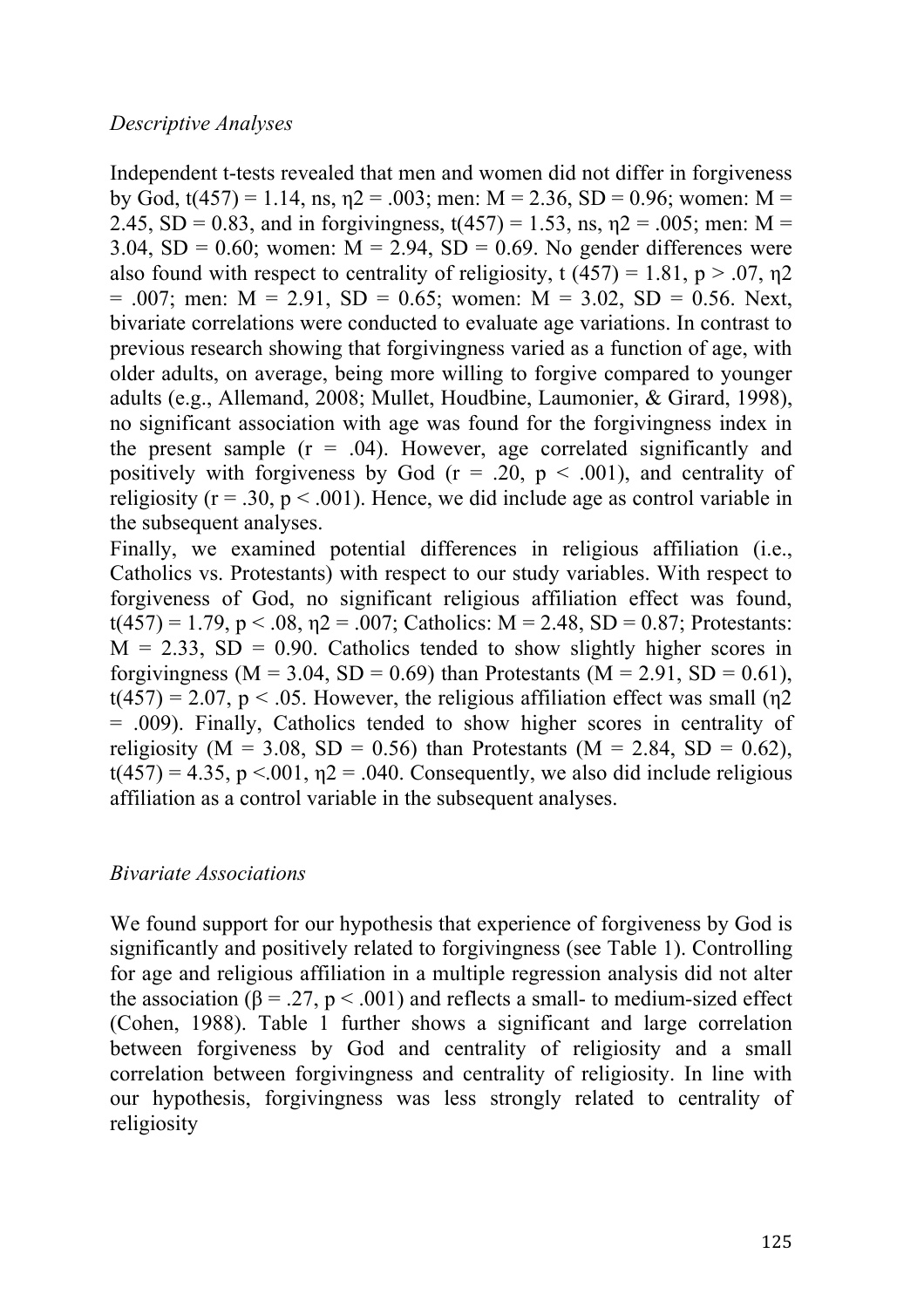than forgiveness by God,  $t(456) = 9.53$ ,  $z = 8.65$ ,  $p < .001$ . Controlling for age and religious affiliation did alter the associations only to a small degree ( $\beta$  = .61,  $p < .001$  and  $\beta = .23$ ,  $p < .001$ , respectively).

#### *Moderation Analyses*

In a first analysis, standard procedures for testing moderation effects are employed (e.g., Aiken & West, 1991; Cohen, Cohen, West, & Aiken, 2003). First, forgiveness by God scores and centrality of religiosity scores were centred on their respective means. Second, since age was significantly related with the predictor variables—but not with the dependent (criterion) variable—we regressed centred forgiveness by God and centred centrality of religiosity, respectively, on age, and used the unstandardised residuals as predictor variables. Third, the term reflecting the interaction between the predictor variables was created. Finally, to analyse the data, we performed a hierarchical multiple regression analysis predicting forgivingness scores. Because religious affiliation was significantly related both with the moderator variable and the dependent (criterion) variable, we entered religious affiliation  $(0 = \text{Catholics}, 1 = \text{Protestants})$  at step 1 in the regression analysis and thus controlled for its potential effects. The predictor variables were then entered at step 2. The interaction term was entered after these main effects at step 3. A significant interaction effect emerged ( $B = .17$ ,  $SE_B = .05$ ,  $\beta = .16$ ;  $\Delta F$ (1, 454) = 11.68,  $p$ < .001,  $\Delta R^2$  = .02), indicating a unique association of forgiveness by God X centrality of religiosity interaction with forgivingness. This parallels the finding of the analysis based on categorical groups. Overall, the predictors explained 11% of the total variance in forgivingness. Simple slope tests were then conducted to clarify the nature of this interaction (see Aiken & West, 1991, p. 12-22). They revealed that at higher levels of centrality of religiosity (1 *SD* above the mean), forgiveness by God was significantly related to forgivingness ( $\beta$  = .42,  $p$  < .001). In other words, participants with high centrality of religiosity scores and high forgiveness by God scores tended to be more willing to forgive than those with high centrality of religiosity scores and low forgiveness by God scores. However, at lower levels of centrality of religiosity (1 *SD* below the mean), forgiveness by God was not statistically significantly related to forgivingness ( $\beta = -0.03$ , *ns*). Specifically, participants with low centrality of religiosity scores tended to show low willingness to forgive irrespective of the levels forgiveness by God (low versus high). Fig. 1 shows the results of this analysis.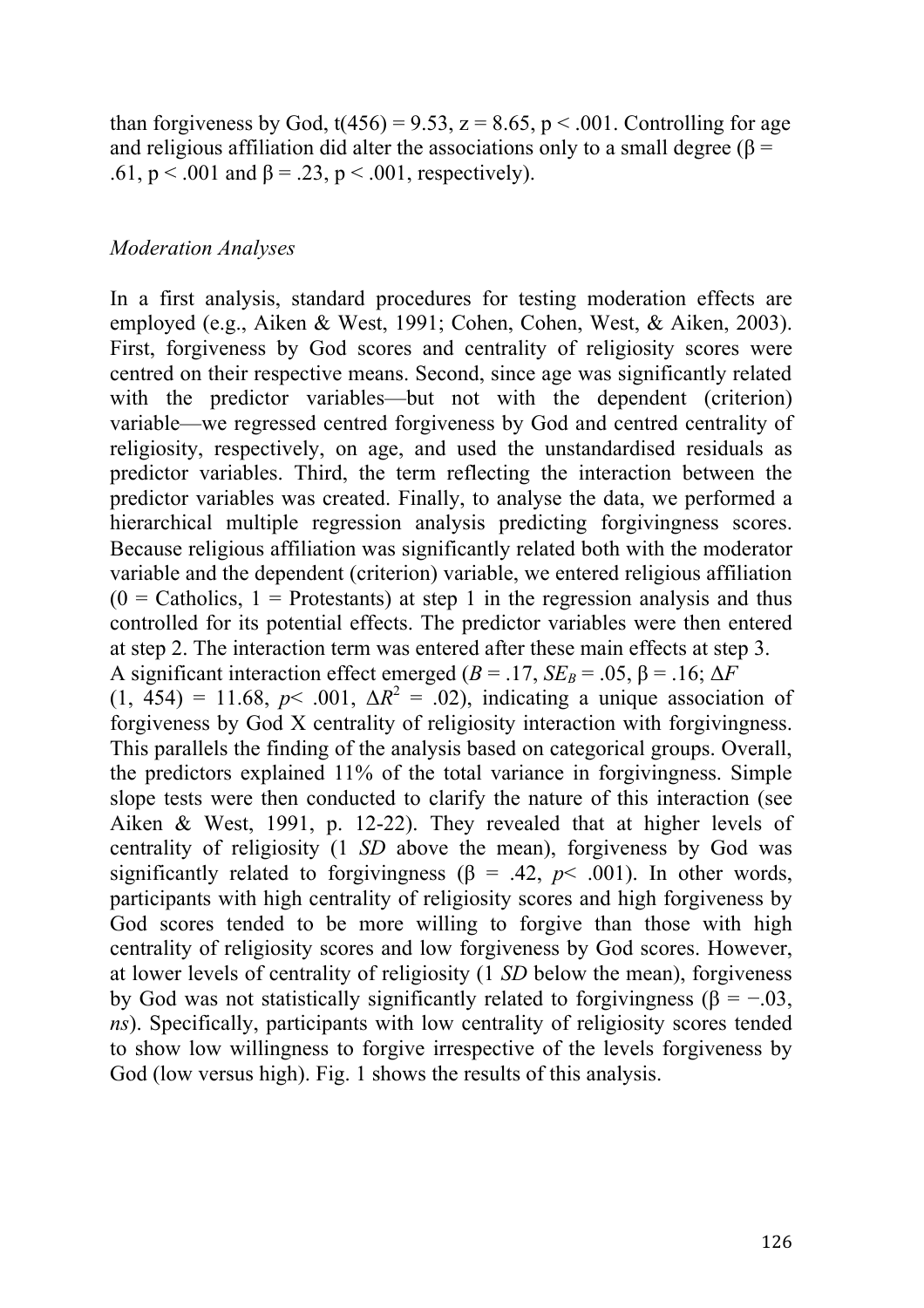

Fig. 1. Forgivingness as a function of forgiveness by God and centrality of religiosity.

As mentioned above, a second analysis treats centrality of religiosity as a categorical variable according to Huber's (2003) typological distinction and investigates the associations between forgiveness by God and forgivingness separately for those with a central and a subordinated position of the religious construct system in personality. Of the participants, 57.3% (*n* = 263) had a central religious construct system. The mean values for forgiveness by God was 2.80 ( $SD = 0.69$ ) and 3.09 ( $SD = 0.66$ ) for forgivingness. One hundred and ninety-six, or 42.7% of the participants were classified as having a subordinate position of the religious construct system. Their mean values for forgiveness by God were  $1.89$  (*SD* = 0.84) and 2.83 (*SD* = 0.63) for forgivingness. To test our moderation hypothesis, we investigated the association between forgiveness by God and forgivingness separately for those participants with a central and a subordinated position of the religious construct system, respectively. We controlled for age and religious affiliation by means of partial correlations. The association between forgiveness by God and forgivingness was  $r = .30$  ( $p < .001$ ) for those participants with a central position, and  $r = .10$  ( $p > .10$ ) for those participants with a subordinate position of the religious construct system. The two correlations significantly differed  $(z = 2.20, p < .05)$ . To summarise, both ways of investigating the moderating role of centrality of religiosity supported our hypothesis.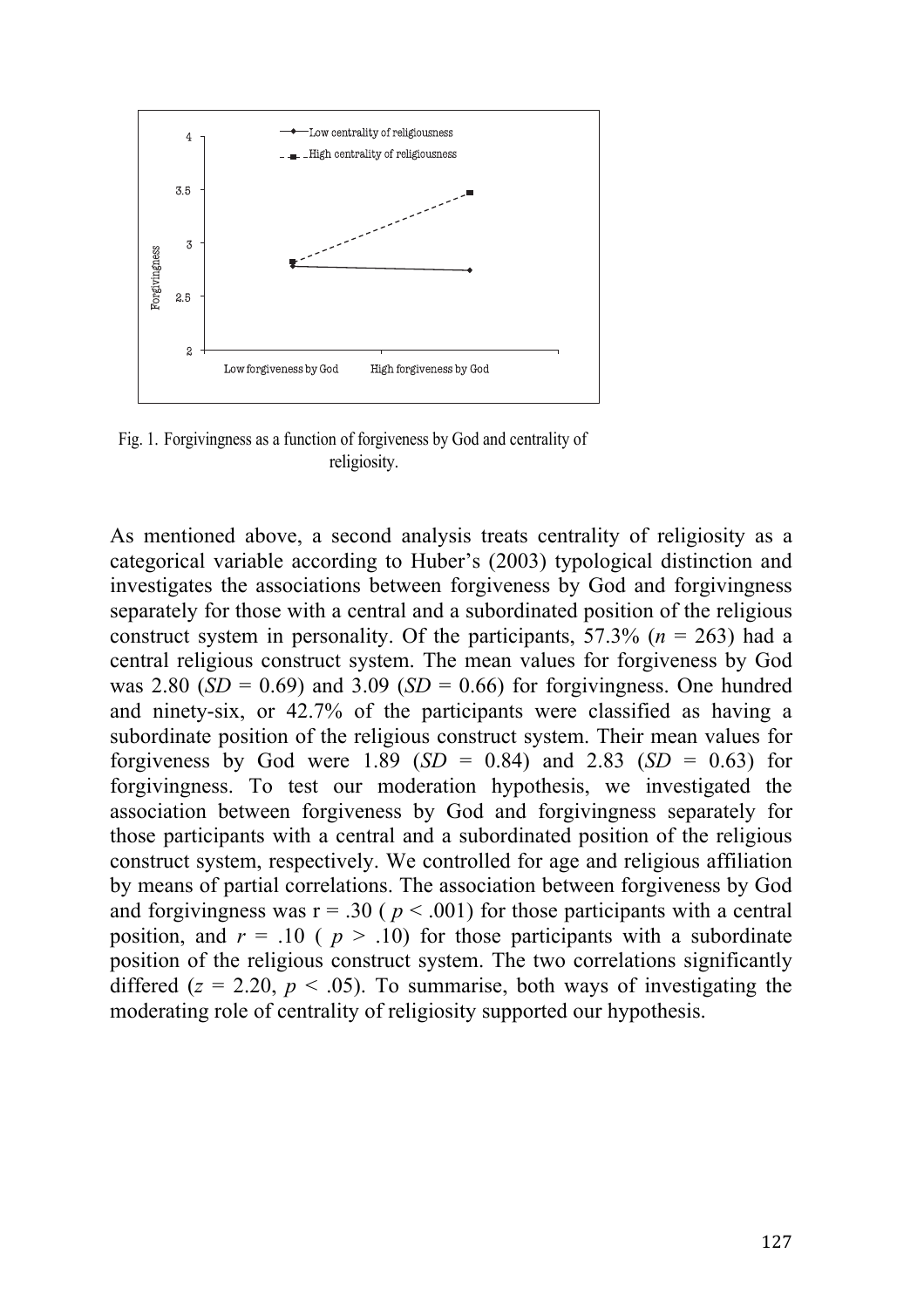## **Discussion**

The present study addresses the relationship between the religious variables centrality of religiosity and forgiveness by God, and the nonreligious variable forgivingness. In a first step, we investigated bivariate relations between these variables and were able to replicate previous findings (Krause & Ellison, 2003; Walker & Gorsuch, 2002). We first found a significant and positive association between forgiveness by God and forgivingness. Second, consistent with our expectation, we found a large positive correlation between forgiveness by God and centrality of religiosity, suggesting that people with increasing centrality experience God's forgiveness more frequently. Third, consistent with previous research (e.g., Edwards et al., 2002; Mullet, Barros, Frongia, Usa., Neto, & Shafighi, 2003; Rye, Loiacono, Folck, Olszewski, Heim, & Madia, 2001), forgivingness was significantly and positively related with centrality of religiosity. As predicted, forgivingness as a nonreligious variable was significantly less strongly related to centrality of religiosity than forgiveness by God was.

The central result of the present research is that the association between forgiveness by God and forgivingness is moderated by the centrality of religiosity. We presented two analyses showing that only for highly religious individuals a strong association between forgiveness by God and forgivingness exists, while for religious individuals with a subordinate position of their religious construct system either no or only a weak association was observed in both analyses, respectively. This finding confirms our general hypothesis theoretically derived from Huber's model of religiosity, which differentiates two parameters: the centrality and the contents of personal religious construct systems (Huber, 2003, 2007, 2008a, 2009). It predicts that only with the religious construct system being central in personality, religious contents should substantially influence related nonreligious constructs. With a subordinate religious construct system, in contrast, this relation was predicted to be weak.

The present findings are supported by a previous study by Huber (2007, p. 227) on the same subject. In a small pilot study with 83 participants, he found a similar pattern of correlations using the same measures. The highly religious group  $(n = 44)$  showed a substantial and significant correlation between forgiveness by God and forgivingness  $(r = .41, p < .01)$ , whereas for the religious group ( $n = 39$ ) the correlation coefficient was only .16 ( $p > .10$ ). These findings support our suggestion that the dynamics of contents dependent on centrality of the religious construct system is a general phenomenon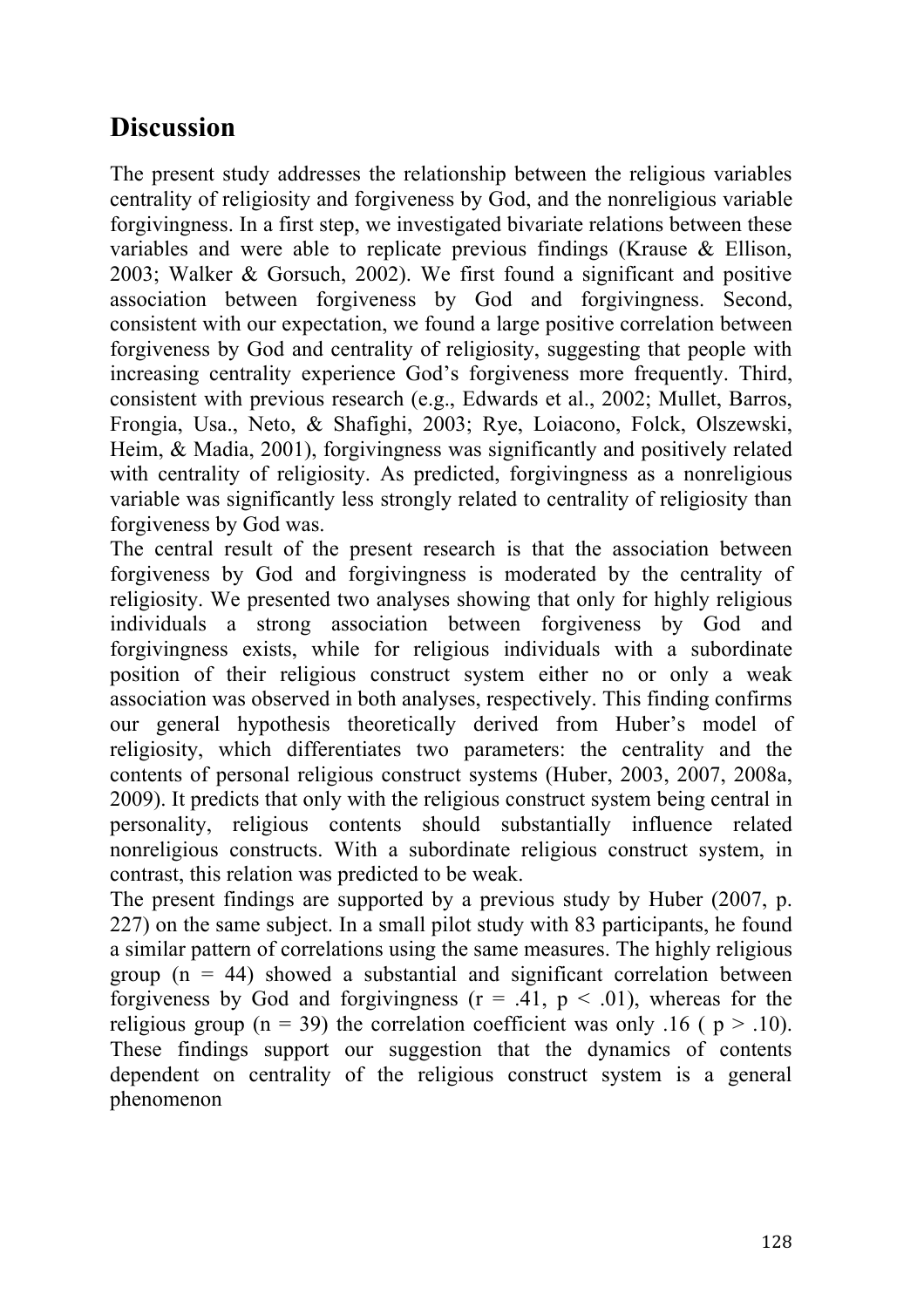and conclusions must not be restricted to the specific sample investigated. Further support of the generalisability of the moderating role of the centrality of religiosity for the association between religious and nonreligious content variables in the field of psychology of religion is the concurrence with findings of the global and interreligious survey of the Religion Monitor investigating representative samples in 21 nations covering five world religions (Bertelsmann Foundation, 2009). The relevance hypothesis was found to explain the experienced relation between religion and politics. The correlation between the self-reported influence of religiosity on political opinions, a religious content which can be characterised as "political theology", and the self-reported importance of politics as an area of life, a related nonreligious content increases with the centrality of the religious construct system measured with the centrality scale. While the correlation was high for the highly religious ( $r = .41$ ;  $n = 8,273$ ), it was significantly lower for the religious ( $r = .25$ ;  $n = 7.961$ ) and the nonreligious ( $r = .13$ ;  $n = 1.644$ ) (Huber, 2008a, 2009).

The present results have consequences for the issue of measurement of religiosity as well as the psychological modelling of religiosity. We have presented bivariate analyses and two parallel analyses for the moderating role of centrality on the association between forgiveness by God and forgivingness, one regression model and one analysis using theoretically derived categories of religiosity.

In our study, both moderation analyses yielded similar results. However, we suggest the categorical analysis strategy for comparative research questions as it avoids some problems that may impact regression models. Specifically, we see three possible problematic issues: first is the meaningful estimation of parameters for participants with different levels of centrality of religiosity in bivariate analyses, second the problem of non-attitudes, and third, biased conclusions due to sampling issues.

First, simple bivariate analyses may yield significant correlations that may mask the fact that for individuals with a subordinate position of the religious system the correlation between religious contents with corresponding contents in nonreligious areas is substantially lower than the average correlation as observed in the present investigation. Therefore, simple bivariate analyses on pooled samples do not yield meaningful psychological parameters for different groups of the population. In general, concerning the modelling of religiosity, we thus suggest that in the analysis of the effects of specific religious contents, the centrality of religiosity in personality, i.e., the general effectiveness of the religious personal construct system, should be considered.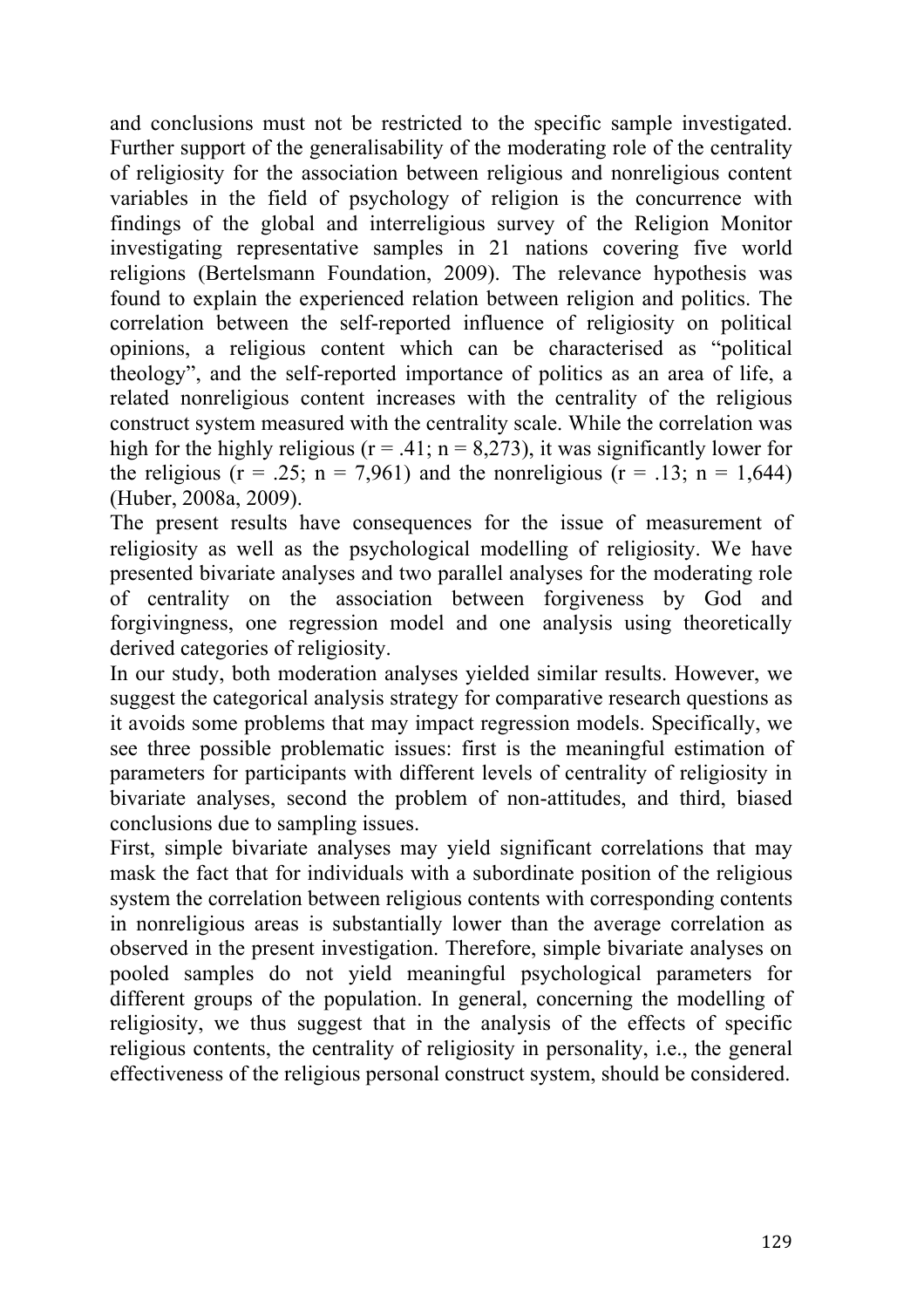A second problem concerns the measurement of non-attitudes (Converse,

1970). In groups with low religious scores, some items may not have much meaning for the participants, and consequently the responses may not reflect actually effective constructs of the participants. Our model takes this into account as it predicts no effect for nonreligious individuals. In the categorical analysis strategy proposed, such non-attitudes may not bias the parameter estimates for the whole sample. Specifically, in cases where for highly religious participants there are high correlations while for participants with subordinate religious system or nonreligious system no correlation exists, i.e., nonlinear associations between centrality and other variables exist, linear moderation analyses may predict meaningless negative correlations for nonreligious participants being pure artefacts of the analysis model.

However, as third factor, sampling plays a crucial role for the interpretation of the parameters reported in previous research. If we acknowledge that firstly religious construct systems may differ in contents and secondly that correlations between religious variables and nonreligious variables depend on the centrality of the religiosity, the distribution of contents and centrality in the populations get a crucial role in the interpretation of the findings. In some cases, especially for homogenous populations, this may pose only a minor problem, in other cases, the correlation between religious and nonreligious variables may be underestimated for the group that is highly religious and overestimated for individuals with low religiosity. All three problems also may have impacted some results of the studies reported in the introduction of this paper. Thus, if possible, re-analyses of the data may gather important additional insights.

In comparative research, sampling is of major importance. For instance, the representative data of the international Religion Monitor indicates that in the US 62% of the population are highly religious, and 27% are religious. In contrast, e.g., only 18% of the German population may be classified as highly religious and 52% as religious, the respective number for France being 13% vs. 41%, and for Great Britain being 19% vs. 44%, respectively (Huber & Krech, 2009, p. 67). This means that while in representative Western European samples in overall analyses the religious group dominate the estimated parameters, in representative US samples are dominated by the highly religious group. Separate analyses for the groups may thus allow conclusions on functional intercultural differences which otherwise may be blurred by or falsely attributed to effects of sampling processes. These considerations reveal that sampling may also account for the differences in correlations and effect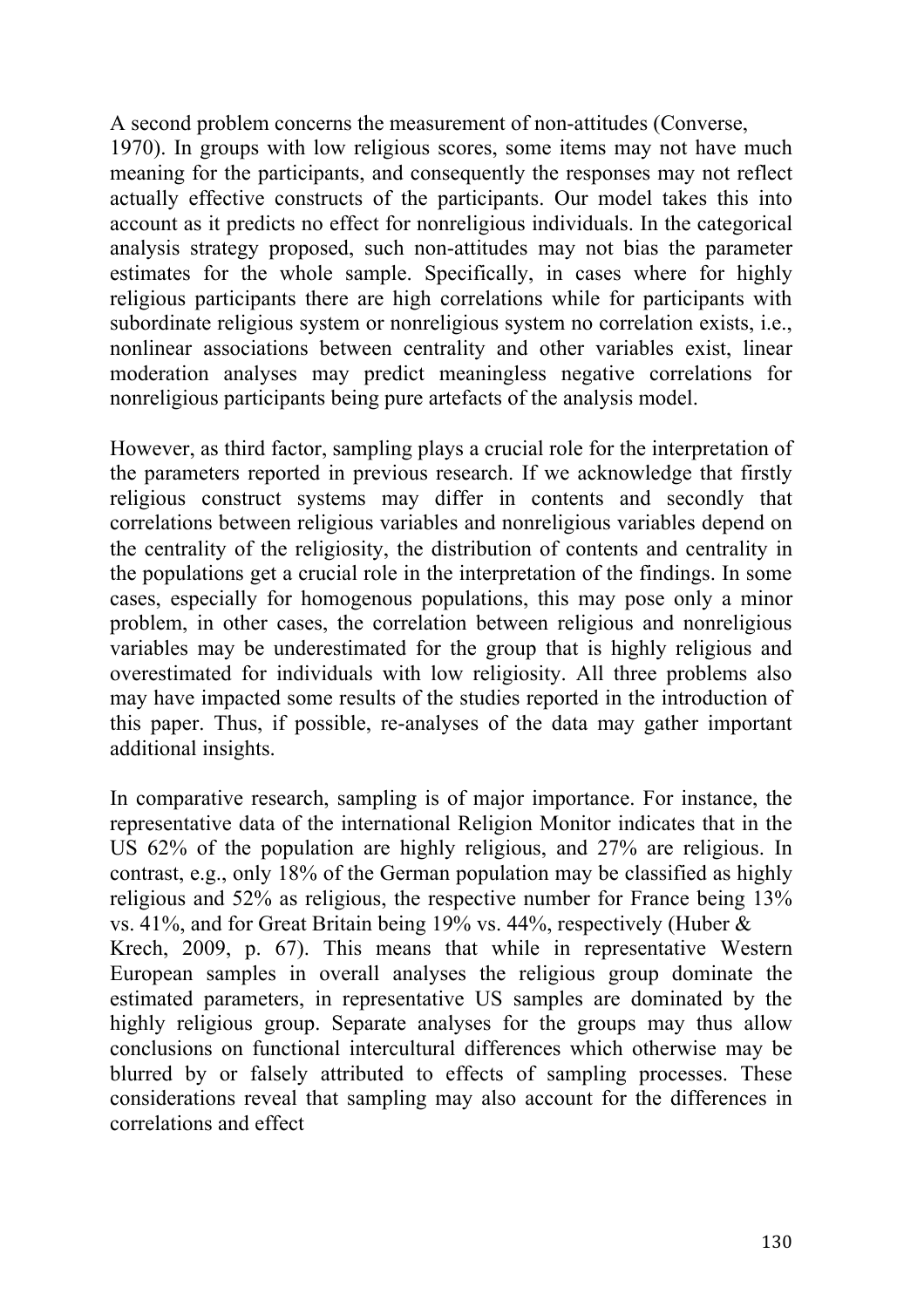sizes between the investigated concepts we found in our sample compared to these in previous studies.

Several limitations should be considered when interpreting the results of the present study, however. While some concern the underlying theoretical model, some concern the operationalisation of the present research. To our knowledge, the present study is the first to address the differential influence of forgiveness by God and forgivingness dependent on centrality of religion. It has to be taken into account, however, that our study used self-report questionnaires for data collection. Although these are well-validated and selfreport data are commonly used in research on forgiveness and religiosity in general, researchers should consider using observer reports and behavioural measures, and experimental manipulations as well, in order to enhance the understanding of the forgiveness process and its relationships to different aspects of religion (cf. Worthington, 2005). Also, the investigation of how forgiveness by God interacts with the way people forgive themselves might be fruitful. Further, theoretically we suggest a directional causal influence of the experience of being forgiven by God on forgivingness dependent on centrality of religiosity. The cross-sectional data of the study, however, empirically allows only statements on correlations. Thus, in future longitudinal studies should help to clarify these relations.

Concerning Huber's (2008a) general model of religiosity, up to now basically data of the present study on the nonreligious topic of forgivingness and on politics are available. The model, however, generally predicts that centrality of religiosity influences the correlation between religious contents and related nonreligious contents. Therefore, we look forward to further research testing the generalisability of the model investigating other religious contents in their relationship to corresponding nonreligious areas of life. We consider especially research on religiosity and mental and physical health as crucial. Pargament specifically highlighted the discrete character of religious contents for religious coping, differentiating 21 scales of religious coping (see, e.g., Pargament, Koenig, & Perez, 2000). These contents should effect religious coping most effective in highly religious individuals.

Finally, a methodological question rises concerning the classification of individuals according to the centrality of their religious construct systems as highly religious, religious, or nonreligious. In the present study (in accordance with Huber, 2008a), we based this classification on the semantics of the answer scales. We have argued that with the classification we do not aim to make ontic statements on individuals, but we want to maximise the probability that a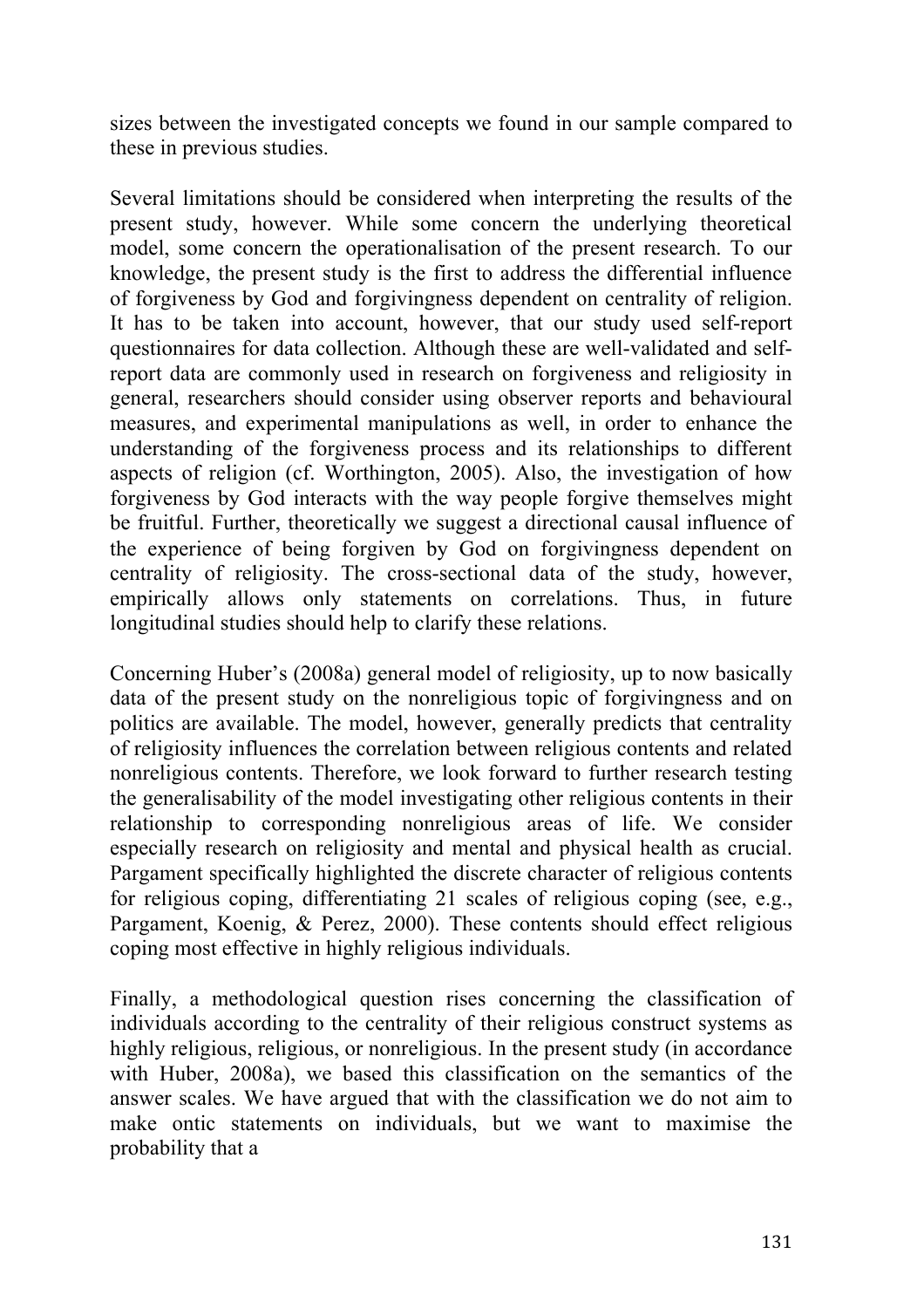specific individual is classified according to the position of the religious construct system in personality. The discriminative group differences suggest that our classification was successful. At present, however, on the one hand we may not conclude that our assignment actually maximises the probability for an optimal assignment, and on the other hand, whether this proposed assignment is optimal for other samples, e.g., other religions, or for other research question.

#### **References**

Aiken, L. S., & West, S. G. (1991). Multiple regression: Testing and interpreting interactions. Thousand Oaks, CA: Sage.

Allemand, M. (2008). Age differences in forgivingness: The role of future time perspective. Journal of Research in Personality, Vol. 42, 1137-1147.

Allemand, M., Sassin-Meng, A., Huber, S., & Schmitt, M. (2008). Entwicklung und Validierung einer Skala der Bereitschaft zu verzeihen (SBV) [Development and validation of a measure of willingness to forgive]. Diagnostica, Vol. 54, 71-84.

Allport, G. W. (1976). The individual and his religion: A psychological interpretation (14th ed.). New York: Macmillan.

Allport, G. W., & Ross, J. M. (1967). Personal religious orientation and prejudice. Journal of Personality and Social Psychology, Vol. 5, 432-443.

Berry, J. W., Worthington, E. L., Jr., Parrott, L., O'Connor, L. E., & Wade, N. E. (2001). Dispositional forgivingness: Development and construct validity of the transgression narrative test of forgivingness (TNTF). Personality and Social Psychology Bulletin, Vol. 27, 1277-1290.

Bertelsmann Foundation (2009). What the world believes: Analysis and commentary on the Religion Monitor 2008. Gütersloh: Verlag Bertelsmann Stiftung.

Brown, R. P. (2003). Measuring individual differences in the tendency to forgive: Construct validity and links with depression. Personality and Social Psychology Bulletin, Vol. 29, 759-771.

Cohen, J. (1988). Statistical power analysis for the behavioral sciences (2nd ed.). Hillsdale, NJ: Erlbaum.

Cohen, J., Cohen, P., West, S. G., & Aiken, L. S. (2003). Applied multiple regression/correlation analysis for the behavioral sciences (3rd ed.). Mahwah, NJ: Erlbaum.

Converse, P. E. (1970). Attitudes and non-attitudes: Continuation of a dialogue. In E. Tufte (Ed.), The quantitative analysis of social problems ( pp. 168-189). Reading: Addison-Wesley.

Edwards, L. M., Lapp-Rincker, R. H., Magyar-Moe, J. L., Rehfeldt, J. D., Ryder, J. A., Brown, J. C., & Lopez, S. J. (2002). A positive relationship between religious faith and forgiveness: Faith in the absence of data? Pastoral Psychology, Vol. 50, 147-152.

Enright, R. D., Santos, M. J. D., & Al-Mabuk, R. (1989). The adolescent as forgiver. Journal of Adolescence, Vol. 12, 95-110.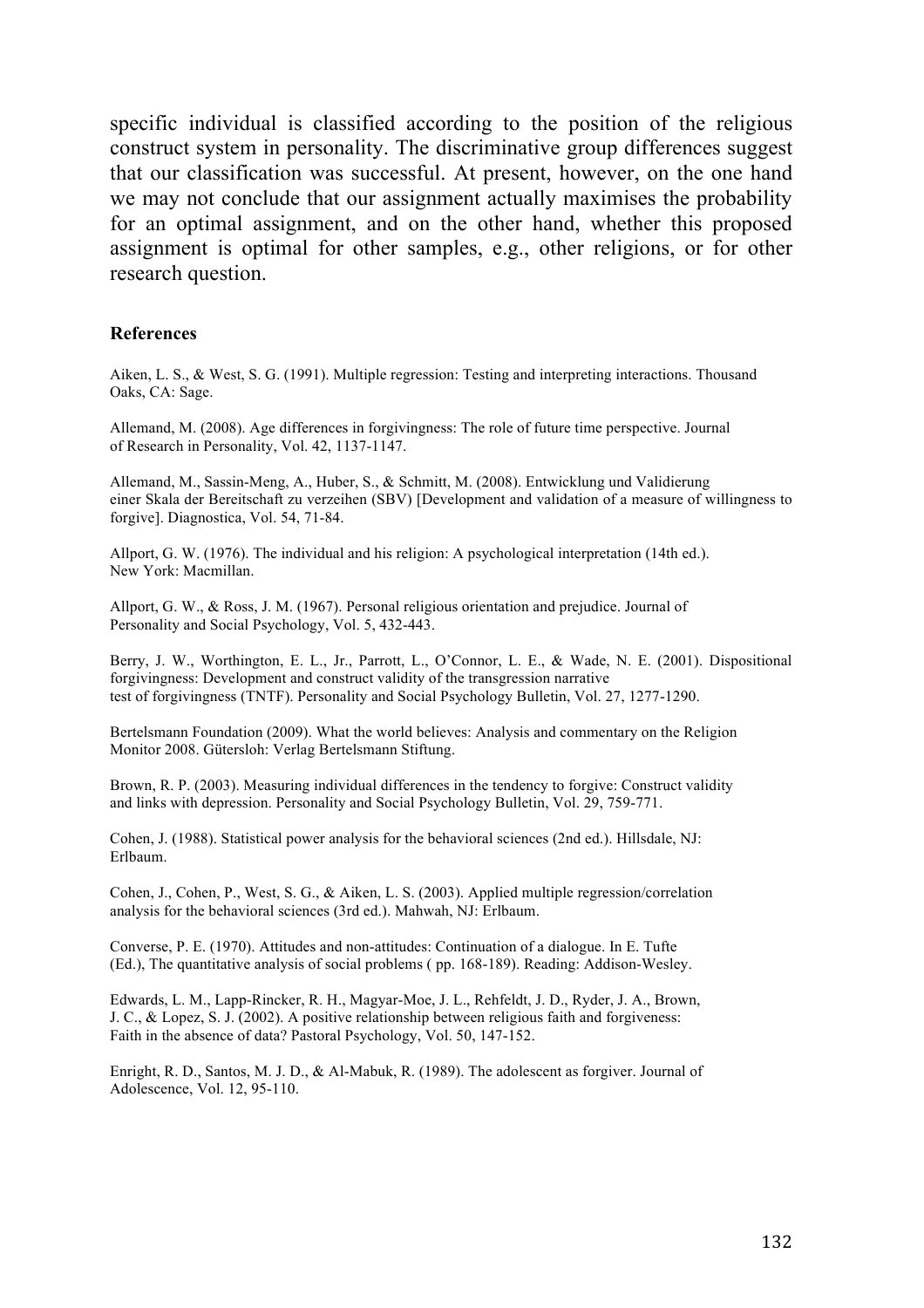Glock, C. Y. (1962). On the study of religious commitment. Religious Education, Vol. 57, 98-110.

Gorsuch, R. L., & Hao, J. Y. (1993). Forgiveness: An exploratory factor analysis and its relationships to religious variables. Review of Religious Research, Vol. 34, 333-347.

Huber, S. (1996). Dimensionen der Religiosit.t: Skalen, Messmodelle und Ergebnisse einer empirisch orientierten Religionspsychologie [Dimensions of religiosity: Scales measurementmodels and results of an empirical psychology of religion]. Bern: Verlag Hans Huber.

Huber, S. (2003). Zentralit.t und Inhalt: Ein neues multidimensionales Messmodell der Religiosität [Centrality and content: A new multidimensional model for the measurement of religiosity]. Opladen: Leske and Budrich.

Huber, S. (2007). Are religious beliefs relevant in daily life? In H. Streib (ed.), Religion inside and outside traditional institutions: Contributions to the 2nd Conference of the International Society for Empirical Research in Theology (ISERT) in Bielefeld ( pp. 211-230). Leiden: Brill.

Huber, S. (2008a, December). Kerndimensionen, Zentralit.t und Inhalt: Ein interdisziplinäres Modell der Religiosität [Core-dimensions, centrality and content: An interdisciplinary model of religiosity]. Journal für Psychologie, Vol. 16 (3), Article 05. Retrieved 10 December 2008, from http://www.journal-fuer-psychologie.de/jfp-3-2008-05.html.

Huber, S. (2008b): Der Religiositäts-Struktur-Test (R-S-T): Systematik und operationale Konstrukte [The Structure-of-Religiosity-Test (S-R-T): Taxonomy and operational constructs]. In W. Gr.b & L. Charbonnier (Eds.), Individualisierung—Spiritualität—Religion: Transformationsprozesse auf dem religiösen Feld in interdisziplinärer Perspektive ( pp. 137-171). Münster: Lit-Verlag.

Huber, S. (2009). Religion Monitor 2008: Structuring principles, operational constructs, interpretive

strategies. In Bertelsmann Foundation, What the world believes: Analysis and commentary on the Religion Monitor 2008 ( pp. 17-51). Gütersloh: Verlag Bertelsmann Stiftung.

Huber, S. & Krech, V. (2009). The religious field between globalization and regionalization: Comparative perspectives. In Bertelsmann Foundation (Ed.), What the world believes: Analysis and commentary on the Religion Monitor 2008 ( pp. 53-93). Gütersloh: Verlag Bertelsmann Stiftung.

Krause, N., & Ellison, C. G. (2003). Forgiveness by God, forgiveness of others, and psychological well-being in late life. Journal for the Scientific Study of Religion, Vol. 42, 77-93.

Krech, V. (2006). Wohin mit der Religionswissenschaft? Skizze zur Lage der Religionsforschung und zu M.glichkeiten ihrer Entwicklung [Where to go with religious studies? Current status of religious studies and future directions]. Zeitschrift für Religions- und Geistesgeschichte, Vol. 58, 97-113.

Macaskill, A. (2005). Defining forgiveness: Christian clergy and general population perspectives. Journal of Personality, Vol. 73, 1237-1265.

McCullough, M. E., Hoyt, W. T., & Rachal, K. C. (2000). What we know (and need to know) about assessing forgiveness constructs. In M. E. McCullough, K. I. Pargament  $\& C$ . E. Thoresen (Eds.), Forgiveness: Theory, research, and practice ( pp. 65-88). New York: Guilford.

McCullough, M. E., & Worthington, E. L., Jr. (1999). Religion and the forgiving personality. Journal of Personality, Vol. 67, 1141-1164.